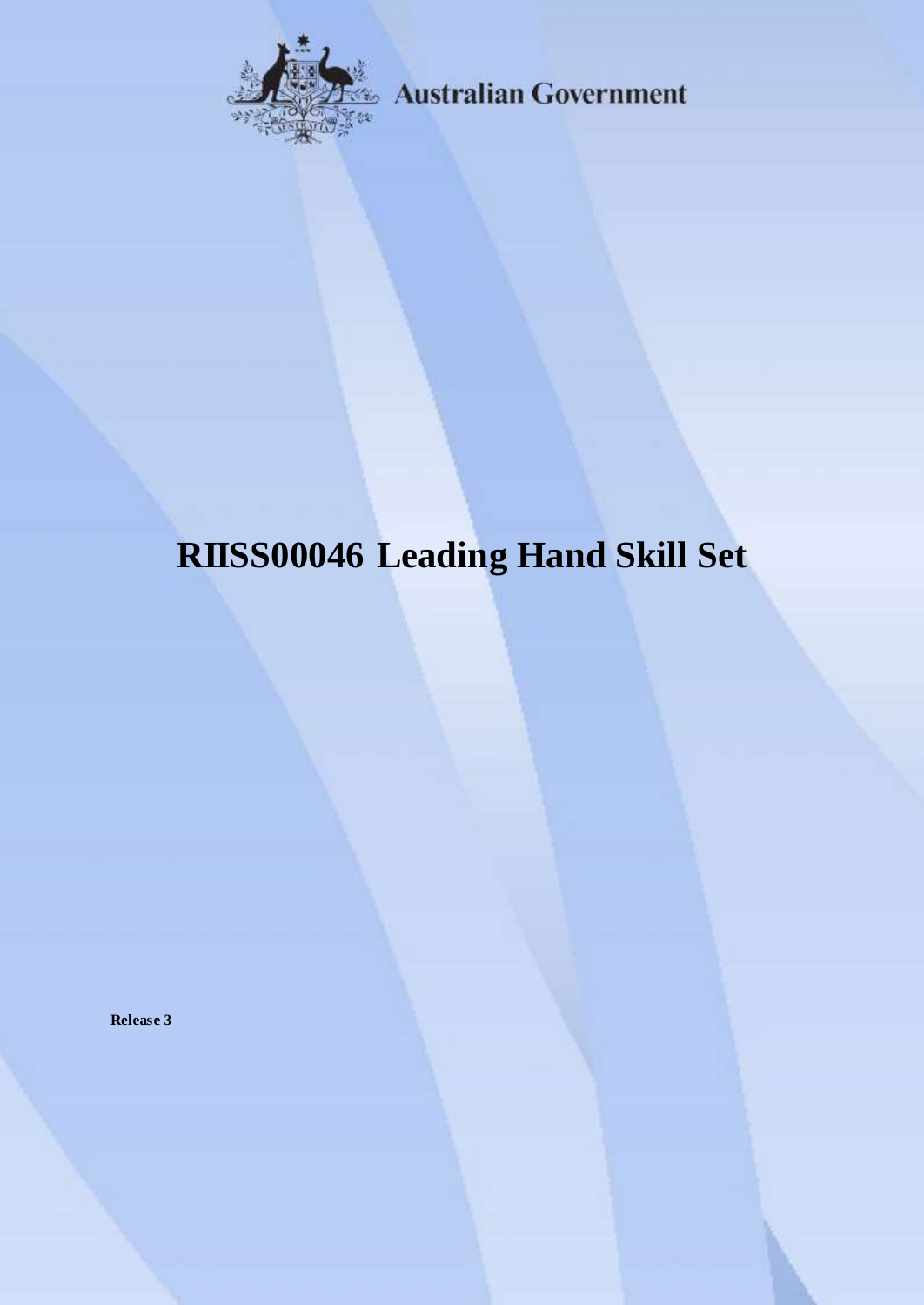# **RIISS00046 Leading Hand Skill Set**

#### **Modification History**

| <b>Release</b>            | <b>Comments</b>                                                                                                                                                                               |
|---------------------------|-----------------------------------------------------------------------------------------------------------------------------------------------------------------------------------------------|
| Release                   | Skill Set transitioned to new standards for training packages.                                                                                                                                |
| Release<br><sup>2</sup>   | Units updated to current versions.                                                                                                                                                            |
| Release<br>$\overline{3}$ | This version first released with the RII Resources and Infrastructure Industry<br>Training Package Version 8.0.<br>Substituting superseded units of competency with updated equivalent units. |

#### **Description**

This skill set addresses the skills and knowledge to work in leading hand operations for a range of purposes in a resources and infrastructure industry context.

## **Pathways Information**

The units provide credit towards a RII40720 Certificate IV in Civil Construction qualification and other qualifications that allow for selection of these units.

## **Licensing/Regulatory Information**

No licensing, legislative or certification requirements apply to this skill set at the time of publication.

#### **Skill Set Requirements**

BSBSUS411 Implement and monitor environmentally sustainable work practices BSBWHS411 Implement and monitor WHS policies, procedures and programs BSBPEF402 Develop personal work priorities BSBTWK502 Manage team effectiveness RIIGOV401E Apply, monitor and report on compliance systems RIIRIS301E Apply risk management processes